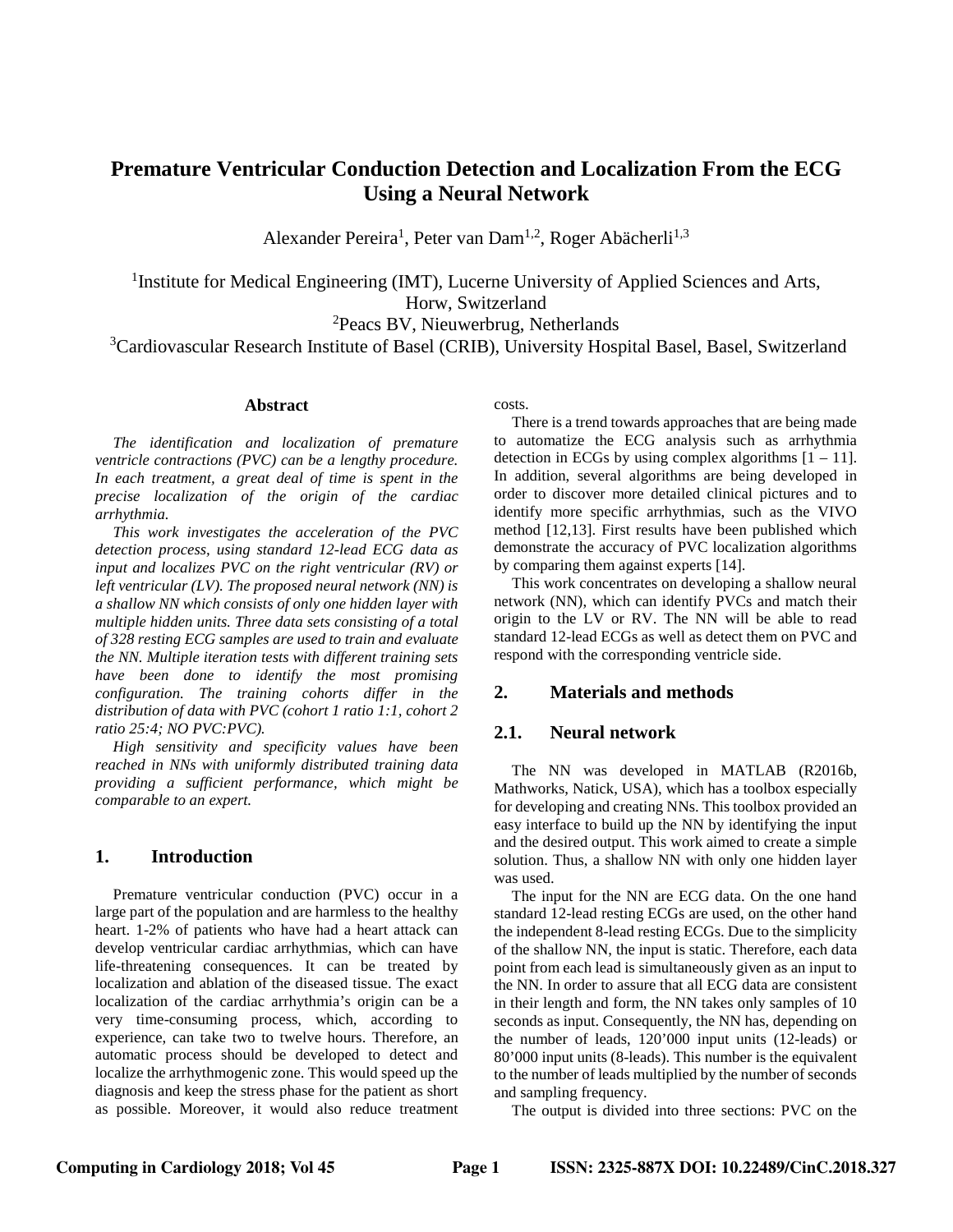RV, PVC on the LV and NO PVC. These are the three main categories in this work. The NN does not localize the PVC exactly, but rather indicates a probability where the arrhythmia originates from.

## **2.2. Data and preparation**

This work uses standard 12-lead resting ECGs of a total of 328 patients with and without PVC. Each ECG sample is recorded with a sampling frequency of 1kHz. The ECG data are gained from three different clinical data sets. The VESRamin data [14] set consists of 55 resting ECGs with PVC. The second data set, the CEBRiS data set, consists of 255 stress ECGs without PVC. The NN should only use resting ECGs, which is why only the first minute of each stress ECG sample was extruded. The last data set is the ALVALE data set which consists of 18 resting ECGs. The VESRamin and CEBRiS data sets are used as the derivation cohort and the ALVALE as the validation cohort. The gold standard derives from a visual inspection.

The NN takes static data as input. Consequently, the data have to be prepared to fit into the NN. Each ECG file has to be split into multiple samples of 10 seconds each. The information from the ECG is stored in a matrix after reading it into MATLAB with the dimensions 12 x (seconds times sampling frequency). Therefore, each file is divided into many 12 x 10,000 matrices, depending on their length. This resulted in a higher number of samples for the training and validation of the NN. The final number of samples in the VESRamin data set was 466, in the CEBRiS 970 and ALVALE 579. The distribution of the data samples with PVC incident is not 0.5 to 0.5, except the VESRamin data set, which has an approximately even distribution of data samples with PVC and without PVC. The CEBRiS data set has no PVC occurrence in any sample. The independent 8-lead ECGs are generated by deleting the leads III, aVR, aVL and aVF from the matrix.

In a final step each matrix has to be transformed into a vector. This was handled by ranking each column from the matrix after the other. In the end each sample was a column vector with the dimension 120'000 (12-leads) or 80'000 (8-leads).

# **2.3. Iteration tests and training NN**

A shallow NN consists of one hidden layer. However, the number of units can be changed to improve performance and output. Therefore, multiple iteration tests with different hidden units (HU) have been performed and compared. The comparison was made by calculating the sensitivity and specificity of the iterations. Four configurations with different data sets were used to find out any differences in the output result. The VESRamin data set was used twice for training, once with the 12-leads and once with the 8-leads ECG. The other two iteration tests

were done with a combination of the VESRamin and CEBRiS data set (12- leads and 8-leads). The two data sets differ in the number of samples and PVC distribution. The VESRamin set consists of 466 samples with an even distribution. The combination has 1436 samples, but the distribution ratio is 25:4 (NO PVC: PVC).

Before the NN can deliver correct results, it has to be trained with the corresponding data sets. However, not the entire data set is used for the training. 60% of the data set is used for training, 30% for validation and 10% for the test phase. The data gets randomly distributed to the various sets of the training. The training phase is used to adjust the weights and bias of the NN. The validation phase checks the error rate of the NN to get the best performance. In the test phase no more values are changed, but data is passed through without any comparison to the gold standard. This method is used to check whether the NN has learned anything at all.

A hundred iterations were made for each configuration set-up. The iterations differ in the number of HUs. The starting number of HUs was five with an increase of five after each number with a resulting final number of 100. For each HU number five iterations have been made. The repeated use of the same number of HUs is done because the data is randomly distributed among the different sets. This approach makes it possible to identify whether the distribution of the data has an effect on the training.

# **3. Results**

The number of HUs has a big influence on the performance. Since it cannot be calculated, it has to be determined with tests. For this reason, several iterations were performed. In order to filter out the best value, the sensitivity and specificity were calculated for each main category.

The results of the iteration tests are depicted in figure 1. The NNs trained with a uniformly distributed data set have median sensitivity values of 69.3% (12-lead) and 71.7% (8-lead). Their median specificity values are 88% (12-lead) and 90.6% (8-lead). In comparison, NN without uniform distribution provided sensitivity values of 7.1% (12-lead) and 7% (8-lead) and have median specificity values of 98.9% (12- and 8-lead).

The sensitivity and specificity values regarding each category (PVC on RV, PVC on LV) show significant difference. In the uniformly distributed data sets the median sensitivity values for finding PVC on the RV is 73.3% (12-lead) and 75.8% (8-lead), while the median specificity is 84.7 (12-lead) and 88.7% (8-lead). On the LV sensitivity values are 22.2% (12-lead) and 34.9% (8-lead), whereas specificity values are 98.5% (12-lead) and 98.5% (8-lead). The combination set-up shows sensitivity of 7.9% (12-lead) and 6.7% (8-lead) for PVC detection on the RV as well as specificity values of 99.1% (12-lead) and 98.9%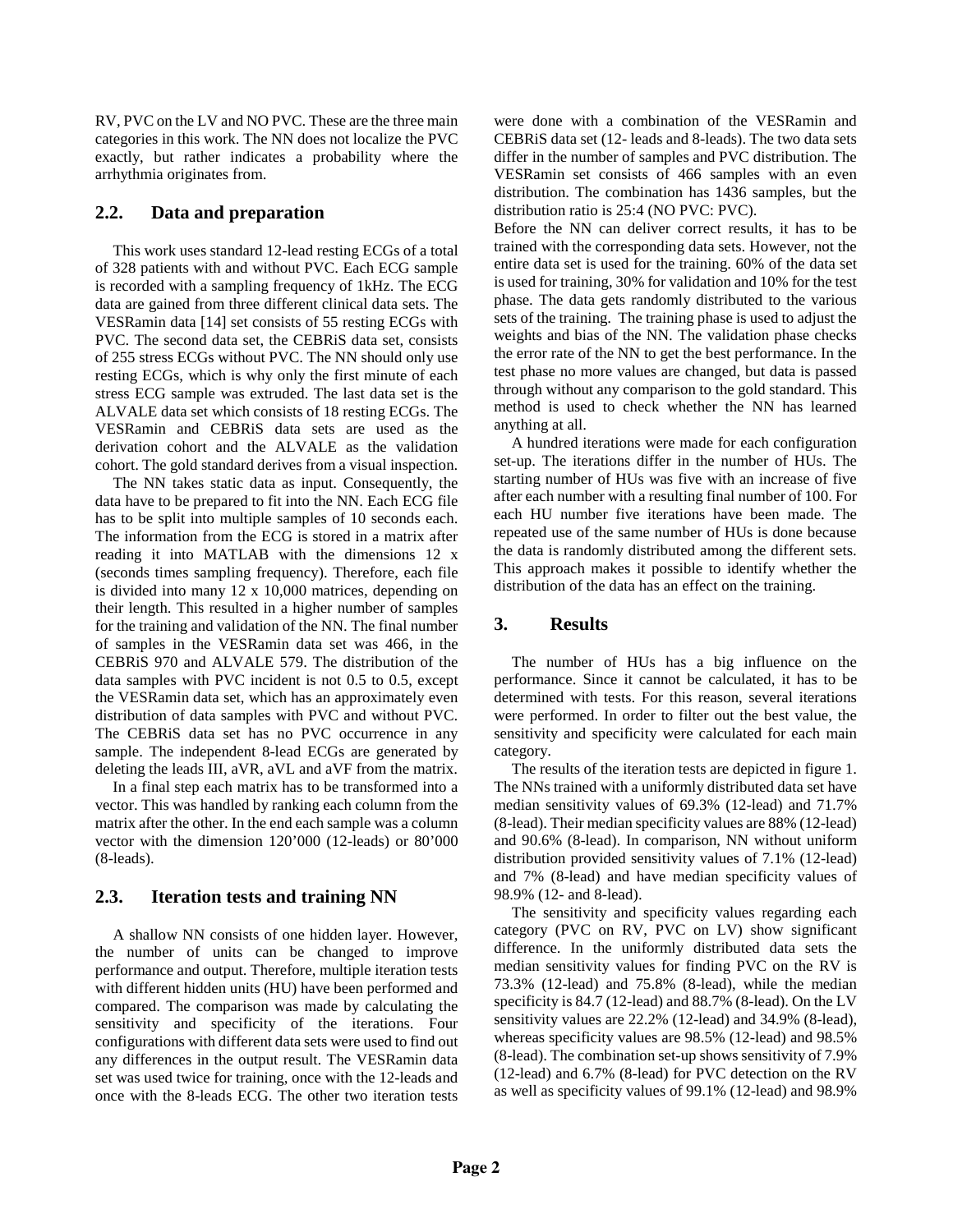

Figure 1. Boxplots of all the iteration tests A) VESRamin 12-lead B) Combination set 12-lead C) VESRamin 8-lead D) Combination set 8-lead

(8-lead). PVC detection on the LV resulted in sensitivity values of 3.2% (12-lead) and 1.6% (8-lead), and specificity values of 99.9% (12-lead) and 98.5% (8-lead).

The best performance regarding sensitivity and specificity was achieved with a HU number of 45 (VESRamin 12-lead), 100 (VESRamin, 8-lead), 75 (combination, 12-lead) and 85 (combination, 8-lead).

### **4. Discussion**

There are two major points that have to be analyzed more in-depth. First, an analysis had to be conducted regarding the difference it makes when training the NN with two

different training cohorts. Although the combination shows more data samples, the results are significantly worse compared to the VESRamin data set on its own. The sensitivity decreased significantly, but the specificity is very compact, close to 100%. The reason for the large difference in values is the relatively smaller distribution of samples with and without PVC. In the VESRamin data set the distribution is almost 1:1, but in the combination only one in six is a case with PVC.

It is expected that there is hardly any difference between the results of the 12-leads and the 8-leads. When comparing the two methods, however, small differences can be seen. If the two box plots are placed next to each other, the shapes and distributions are similar, but on closer